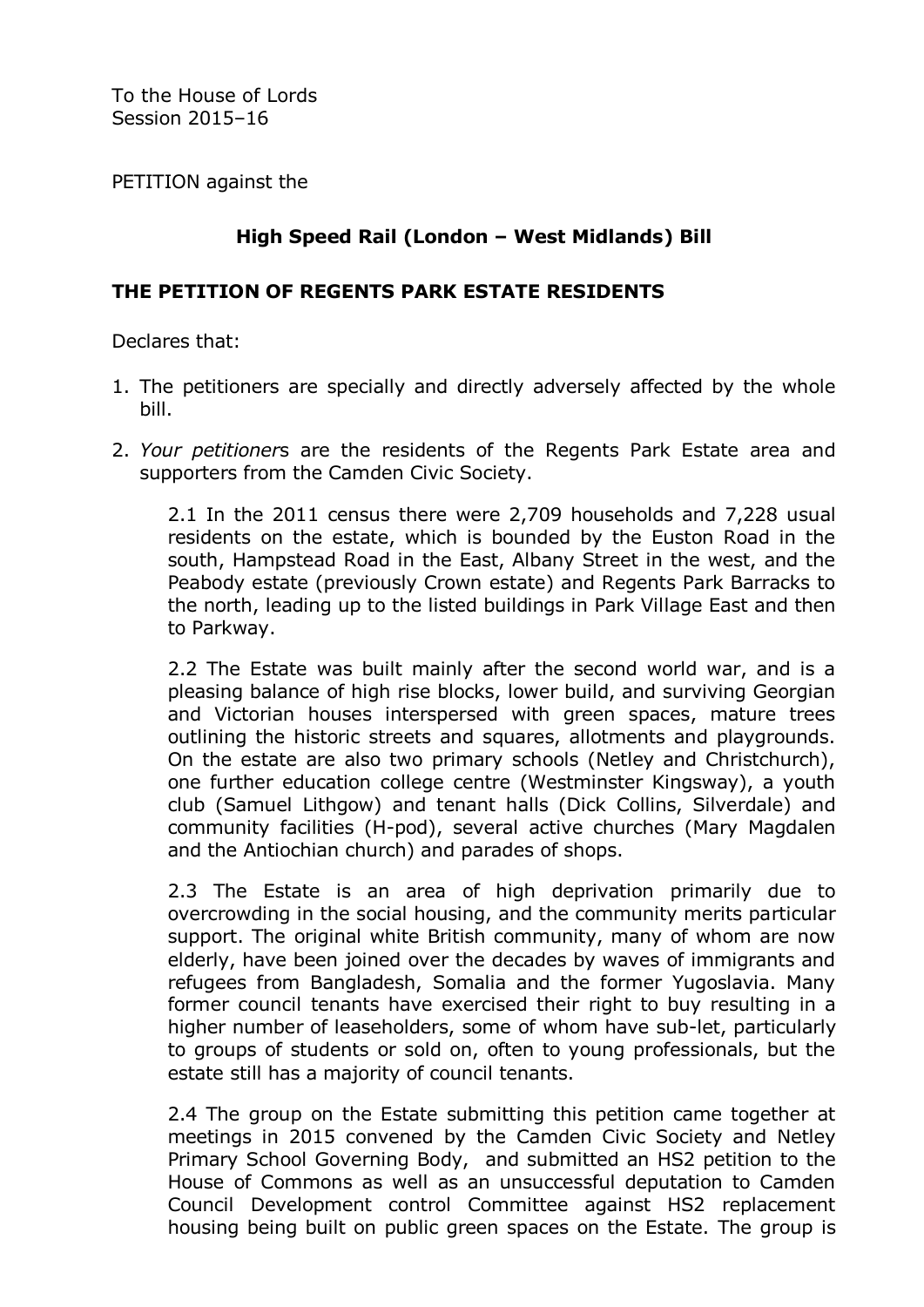now over 500 strong and is submitting this petition to the House of Lords again under the auspices of the Camden Civic Society, which they have joined.

2.5 The Regents Park Estate residents do not feel in need so-called regeneration (developers profit) demolition of homes or further homes crowded into the estate reducing the green spaces. It is a wonderful community, currently vulnerable and needing the protection of Parliament because of the serious threat from decades of grievous disruption by the construction of High Speed 2.

### *3. Your petitioners' concerns are*

3.1 That the assurances given to Camden Council do not alter the issues your petitioners have with the HS2 proposals. Improving the processes for implementing the mitigations already on offer does not address the fact that the mitigations leave your petitioners to suffer twenty years of remaining severe adverse impacts in-combination. Nor has this been addressed by the House of Commons Select Committee.

# **A. Spoil removed by rail not lorries**

3.2 There is apparently a working party but nothing, not even in draft has been communicated to community groups. Spoil should be taken out by rail, not by hundreds of HGV lorries on residential streets. Deliveries should also be by rail, with penalties for transgressions. An architecturally pleasing bridge must be designed for the Hampstead Road replacement, if the case for greater height and size is made.

3.3 There will be over 20% more excavated spoil to remove due to the proposals in the AP3 amendments for increased station basement and the reinstatement of line X. So an additional 1 million tonnes in addition to the 2.5 million tonnes previously estimated will need to be shipped out. This will mean over 20% more heavy good vehicles on your petitioners' residential streets, rising to as many as 800 journeys a day during some years, with all the traffic disruption and pollution that will entail.

3.4 Having the HGVs comply with European emission legislation only reduces the amount by which pollution will INCREASE and is not enough to mitigate the impact on your petitioners' estate. The proposals to use the Zoo carpark will impact on the few remaining hedgehogs, as well as visits by schoolchildren coming by coach; and will mean the HGVs travel through your Petitioners' residential estate every day for decades to reach their main compound. This is both dangerous in terms of accidents to pedestrians and cyclists, and injurious to your petitioners' health, development and life expectancy in terms of pollution. It is further proposed to take away our parking which will impact on disabled people, deliveries and visits by tradespeople.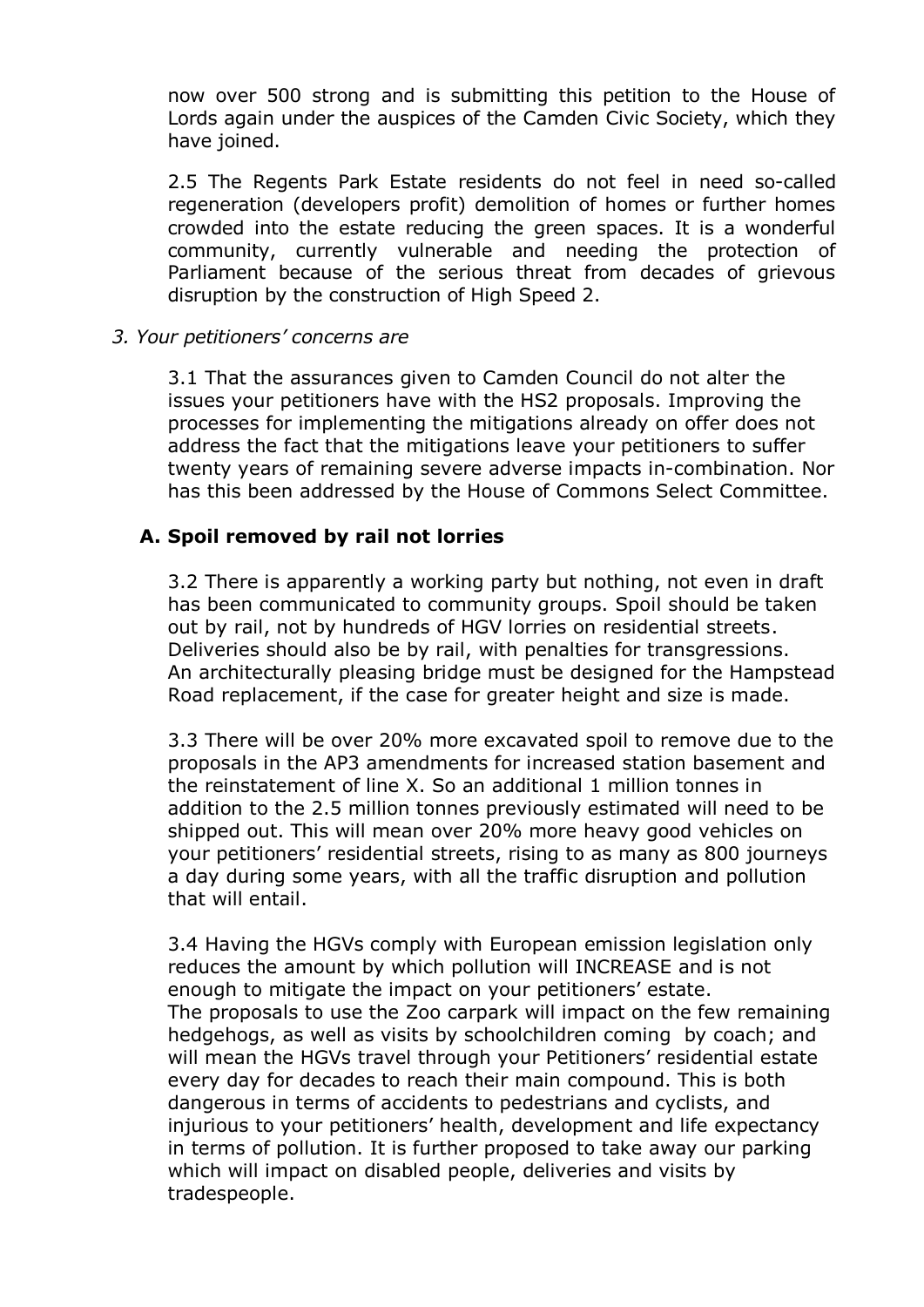3.5 There will be impact on emergency services not being able to reach your petitioners through the congestion, and the danger of death directly resulting to your Petitioners.

3.6 There have not yet been communicated any new proposals for the Hampstead Road Bridge from HS2 Ltd. The proposals in AP3 for the bridge were much worse: it is now to be 4.6 metres higher than previously with the road correspondingly higher, and even larger and uglier. Insultingly your petitioners are told this is in response to the community not liking the previous proposals – which is no excuse for making them worse.

3.7 The bridge is currently slabs on trestles, it was to have been trusses, but now will be a deck and beam construction with a 220 metre span. However, the changes are clearly to do with accessing the expanded basement on the west side of Euston station.

3.8 The bridge should instead be in keeping with the local context, and not outrage the streetscape, creating severance and disruption for your Petitioners. There will be increased night works, with demolition and pile driving which will increase the distress of your Petitioners. Further works will take place on the Estate, including the barrette walls from Granby Terrace all the way south to the station.

- **B. Fair urban compensation and independent adjudicator**  We support the proposals in the Camden Cutting Petition.
- **C. Mitigation for 20 years construction, agreed and adequately monitored**

We support the proposals in the Camden Cutting Petition.

### **D. Minimal disruption & duration of every aspect of HS2 construction**

3.9 The duration of construction for the west part of the proposed Euston station and approaches was increased by AP3 by six years to 2033. This means that for the first eighteen years of a child's life, if they are born at the start of the project, they will know nothing but pollution and dust and construction traffic and disruption, with previous playgrounds commandeered as construction compounds and not returned. A retired person will live out their final years in misery instead of the quiet enjoyment they had anticipated. The health impacts will be of long duration and have consequences for life expectancy.

- **E. Enforcement and fines for breaches of the Code of Construction Practice (CoCP)**
- **F. Local Environment Management Plan (LEMP) actively enforced by officers on the ground**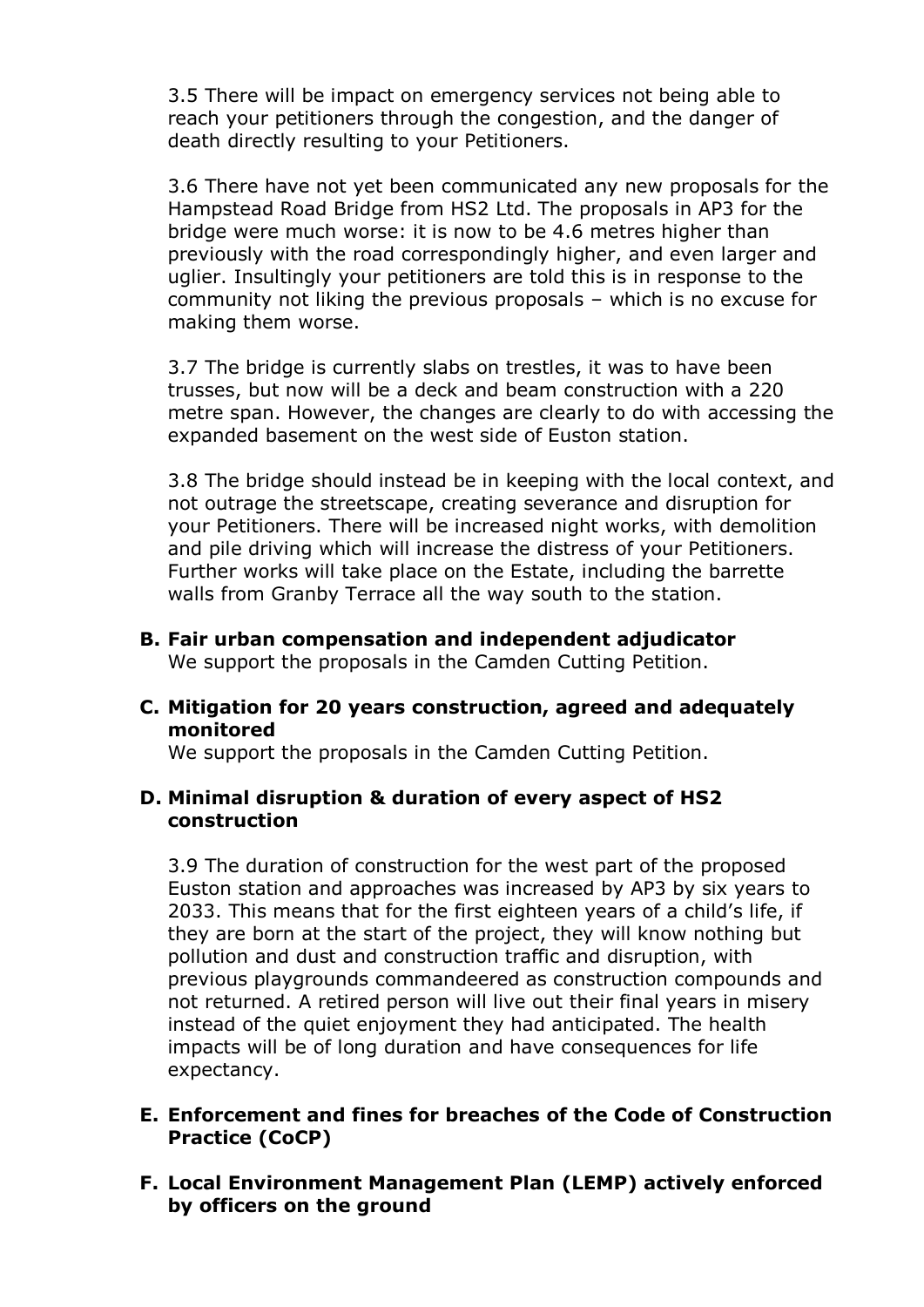### **G. No demolition until we have the agreed integrated plan for Euston station**

# **H. An integrated plan for HS2, classic Euston, Crossrail 2 and local transport**

3.10 Work on this whole massive infrastructure project should not begin until a coherent and integrated plan is developed for Euston station and approaches. It cannot be designed in bits and hope they will fit together, this will not result in a world-class station. Euston station could be rebuilt in the same footprint – see proposals for Euston Express, High Speed UK and Double Deck Down, and also needs to be co-ordinated with a national railway network strategy as well as Crossrail Two and the London Underground and local transport. Your petitioners urge you to use Old Oak Common (to the west of Euston) as a temporary terminus at least to give time to develop a clear plan for the development of Euston station and approaches.

# **I. No temporary or permanent loss of public green/open spaces and trees**

3.11 There must be urgent discussions now for adequate provision of green and open spaces and playgrounds, both during construction, and after completion. These must be agreed in advance and be at least equivalent to the present areas and shapes and numbers of mature trees which will need replacing at a ratio of 60 for one if their current air pollution reduction function is to be maintained. The current proposals entail a net loss of green space west of the station, with many household left with no public open green space near enough.

3.12 Loss of open spaces will be for two decades now, and more space will be permanently lost. Green lungs are essential to the health of your petitioners. And it is not acceptable to reduce this amenity. The felling of mature trees in the area must be avoided at all costs. Losing trees would not only impact on the streetscape, but also impact negatively on the health of your Petitioners.

3.13 It is to be avoided not only in the green spaces on the Estate, but also along the streets where the trees are to be felled to facilitate utility works. In the connection of replacement green spaces, and green spaces being restored to the community, it is to be noted that your Petitioners do not want the Euston Arch put back, as it would take far too much precious green space. It would have no architectural merit as it would be reconstructed and fake, and would compensate your Petitioners for nothing.

# **J. No worsening of air quality from HS2 pollution – monitor and improve current levels now**

3.14 We ask that resident groups be accorded a formal interface with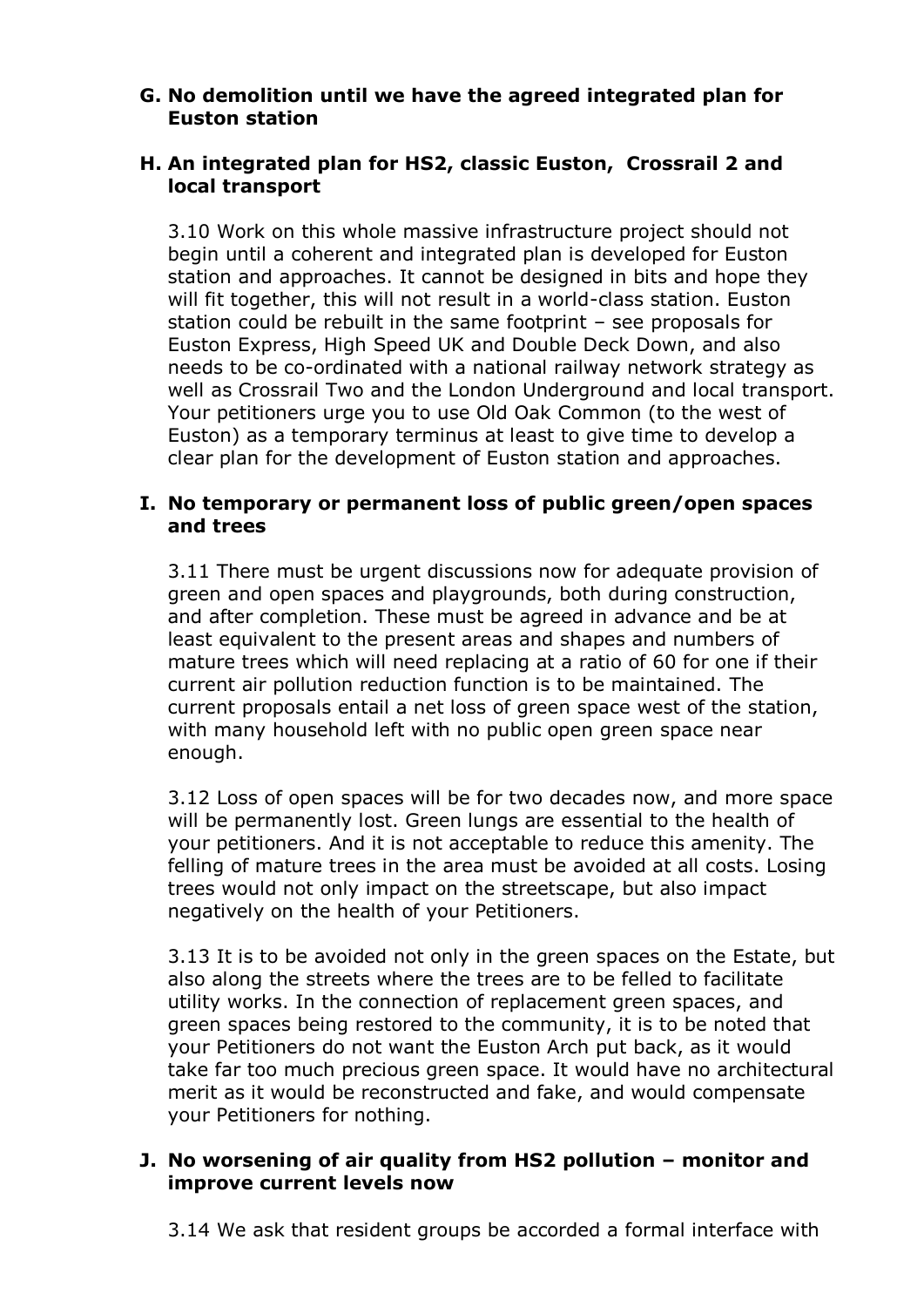HS2 Ltd in addition to Camden Council's over the location of air quality (AQ) monitoring stations which should include residential locations where there is both a predicted significant residual impact on AQ and other locations where there is not - to address the possibility that the AQ modeling undertaken is not accurate.

3.15 Also, an obligation for the AQ monitoring output data to be accessible to the public in real time. Further, given any serious exceedances, empowerment for demolition or construction work to be stopped until acceptable remedial measures have been put in place.

### **K. Independent costings & technical assessment of HS2 & alternative railway schemes**

#### **L. Old Oak Common costings to be calculated as per Lords Economic Committee request**

3.16 Your petitioners understand that an important reason for the extended timetable for the reconstruction of Euston is the need to avoid disruption to railway services. If this is so, then the diversion of services away from Euston, whether on a temporary or permanent basis, is key to reducing the term of the disruption to Camden.

3.17 In the absence of existing stations that could handle diverted services comfortably, Old Oak Common must play an important rôle as a temporary terminus and proper consideration must be given to extending Crossrail One to Watford Junction and Tring. Many middle and longer distance services into Euston could then be withdrawn as they will have been replaced by Crossrail trains which industry studies have indicated would be more convenient to the great majority of passengers and provide substantially greater commuter capacity compared with the gains that HS2 is claiming as a side-effect of its own scheme. Your petitioners note that the majority of trains planned to operate on HS2 during Phase One are in reality services that will migrate from the classic lines into Euston. Taken together these measures would greatly reduce pressure at Euston, both in respect of the demands on railway infrastructure (platforms, train paths) and on interchange facilities.

3.18 Your petitioners suggest that the promoter has ignored the implications of AP2 for capacity on Crossrail One and may not have undertaken sufficient work to support its claims that Old Oak Common as a temporary terminus would impose unacceptable time penalties on passengers during Phase One.

3.19 Your petitioners urge that an adequate investigation of the use of Old Oak Common as a temporary high speed terminus for the whole or part of the duration of Phase One of the construction of HS2 be carried out and the findings made public."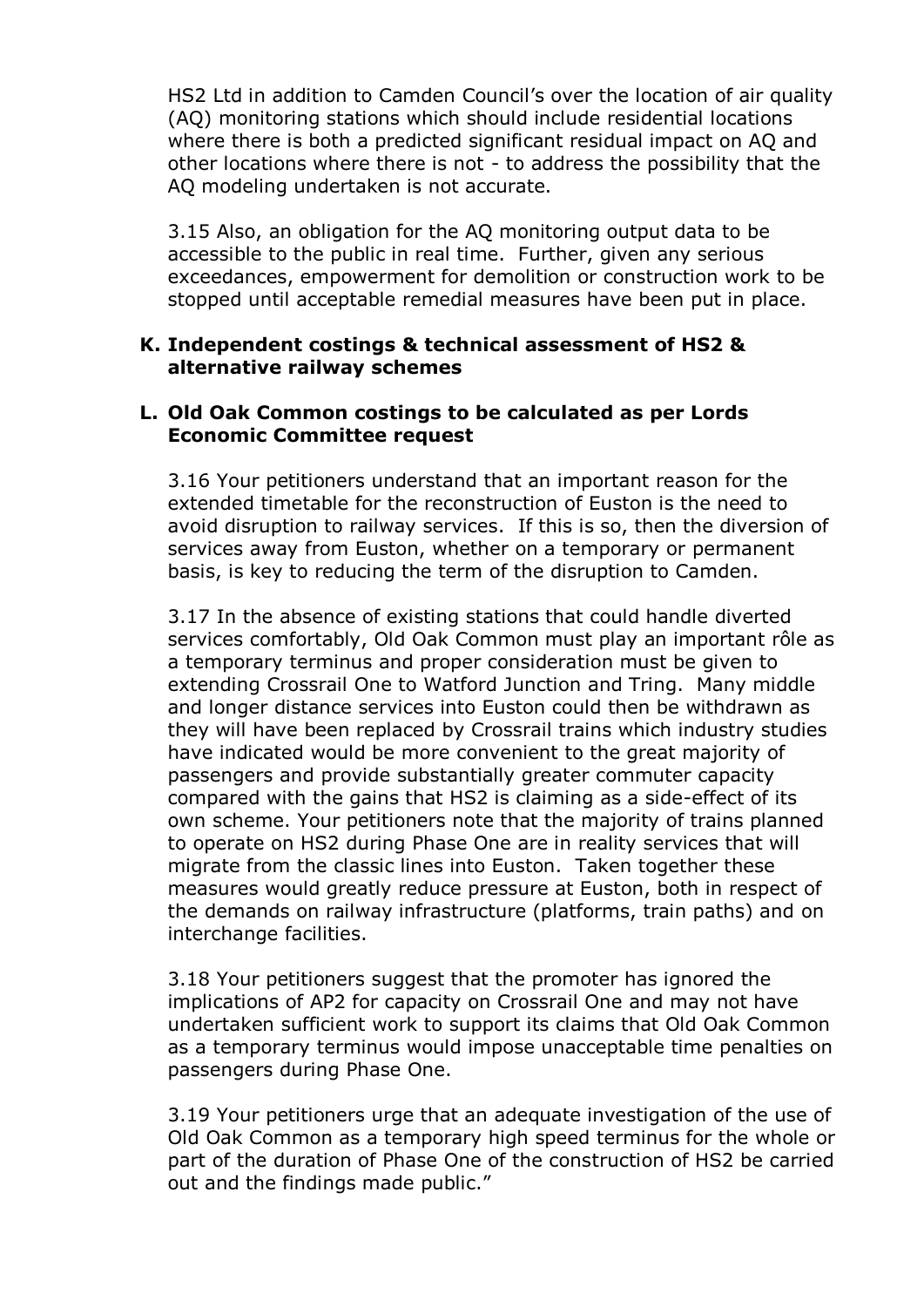### **M. Timely information from HS2 enabling genuine engagement – HS2 has continued to fail to engage.**

3.20 There is apparently a working party but nothing, not even in draft has been communicated to community groups. Information reasonably required by your petitioners must be provided in time for presentations to select committee.

3.21 The environmental statements are flawed with many inaccuracies of detail and methodology and omissions of information and assessments. There is insufficient accurate information to inform your petitioners' petition. Neither have your petitioners received responses from HS2 to our reasonable questions at the so-called community engagement meetings. In particular, the residual significant impacts are considered in isolation rather than in combination over many years.

3.22 Long periods of time are described as temporary, and they are laid end to end creating decades of construction work. There need to be clear criteria for habitability and arrangements for compensation. Carrying out a project of this size and complexity in a densely populated area requires exceptional planning, and there is little evidence of the people who live here being taken into account. Your Petitioners feel ignored, with their interests subsumed to those of developers and commuters, and ask the Select Committee to take them into consideration. There is no gain for local people.

3.23 Therefore the residents of the Regents Park Estate ask for the following changes and mitigations. If these are not possible, then they ask that Old Oak Common is made the London terminus, at least until there is a coherent plan for the development of Euston Station. Many of the detailed points made in the Camden Cutting Petition are supported by your petitioners on the Regents Park Estate, as these relate to the immediate north of the estate and have similar impact. Therefore we have not repeated them all in this petition, relying on the thorough work of our neighbours.

### **N. Euston Station including HS2 and Crossrail 2 to be rebuilt in same footprint, no demolition until we have a plan**

3.24 There is still no clear plan for the development of Euston station and approaches, integration with Crossrail 2 and the subsequent over site development, though a board with no community representation has been set up to look at this. It is the station that needs rebuilding, all the impact on the estate looks to your Petitioners like a developers land-grab to make profit. Therefore there will be many more years of construction while the station itself is rebuilt subsequent to 2033, and made fit for purpose.

3.25 Under the additional provisions the cost of Euston station to your petitioners and all taxpayers has increased from £2Billion to